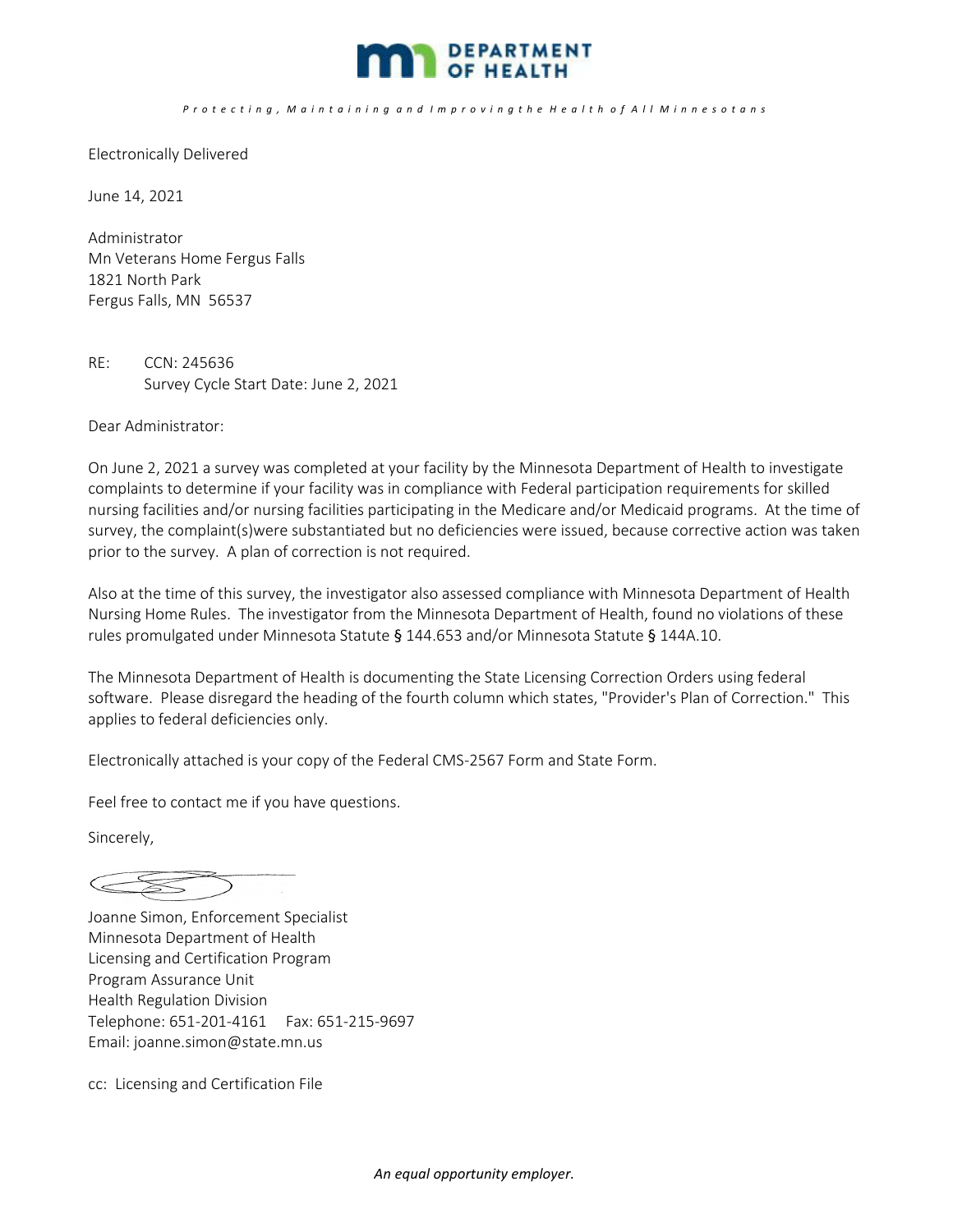| FUNIMAFFNUVED<br>CENTERS FOR MEDICARE & MEDICAID SERVICES<br>OMB NO. 0938-0391 |                                                                                                                                                                                                                                                                                                                                                                                                                                                                                                                                                                                                                                                                                                                                                                                 |                                                                                                                              |                                                                        |       |                                                                                                                          |  |                                      |  |
|--------------------------------------------------------------------------------|---------------------------------------------------------------------------------------------------------------------------------------------------------------------------------------------------------------------------------------------------------------------------------------------------------------------------------------------------------------------------------------------------------------------------------------------------------------------------------------------------------------------------------------------------------------------------------------------------------------------------------------------------------------------------------------------------------------------------------------------------------------------------------|------------------------------------------------------------------------------------------------------------------------------|------------------------------------------------------------------------|-------|--------------------------------------------------------------------------------------------------------------------------|--|--------------------------------------|--|
| STATEMENT OF DEFICIENCIES<br>AND PLAN OF CORRECTION                            |                                                                                                                                                                                                                                                                                                                                                                                                                                                                                                                                                                                                                                                                                                                                                                                 | (X1) PROVIDER/SUPPLIER/CLIA<br><b>IDENTIFICATION NUMBER:</b>                                                                 | (X2) MULTIPLE CONSTRUCTION<br>A. BUILDING <u>_____________________</u> |       |                                                                                                                          |  | (X3) DATE SURVEY<br><b>COMPLETED</b> |  |
| 245636                                                                         |                                                                                                                                                                                                                                                                                                                                                                                                                                                                                                                                                                                                                                                                                                                                                                                 | <b>B. WING</b>                                                                                                               |                                                                        |       | $\mathsf{C}$<br>06/02/2021                                                                                               |  |                                      |  |
|                                                                                | NAME OF PROVIDER OR SUPPLIER                                                                                                                                                                                                                                                                                                                                                                                                                                                                                                                                                                                                                                                                                                                                                    |                                                                                                                              |                                                                        |       | STREET ADDRESS, CITY, STATE, ZIP CODE                                                                                    |  |                                      |  |
|                                                                                |                                                                                                                                                                                                                                                                                                                                                                                                                                                                                                                                                                                                                                                                                                                                                                                 |                                                                                                                              |                                                                        |       | <b>1821 NORTH PARK</b>                                                                                                   |  |                                      |  |
|                                                                                | <b>MN VETERANS HOME FERGUS FALLS</b>                                                                                                                                                                                                                                                                                                                                                                                                                                                                                                                                                                                                                                                                                                                                            |                                                                                                                              | FERGUS FALLS, MN 56537                                                 |       |                                                                                                                          |  |                                      |  |
| $(X4)$ ID<br>PREFIX<br>TAG                                                     |                                                                                                                                                                                                                                                                                                                                                                                                                                                                                                                                                                                                                                                                                                                                                                                 | SUMMARY STATEMENT OF DEFICIENCIES<br>(EACH DEFICIENCY MUST BE PRECEDED BY FULL<br>REGULATORY OR LSC IDENTIFYING INFORMATION) | ID<br><b>PREFIX</b><br>TAG                                             |       | PROVIDER'S PLAN OF CORRECTION<br>(EACH CORRECTIVE ACTION SHOULD BE<br>CROSS-REFERENCED TO THE APPROPRIATE<br>DEFICIENCY) |  | (X5)<br>COMPLETION<br>DATE           |  |
| F 000                                                                          | <b>INITIAL COMMENTS</b>                                                                                                                                                                                                                                                                                                                                                                                                                                                                                                                                                                                                                                                                                                                                                         |                                                                                                                              |                                                                        | F 000 |                                                                                                                          |  |                                      |  |
|                                                                                | On 6/1/21 and 6/2/21, a standard abbreviated<br>survey was completed at your facility to conduct a<br>complaint investigation. Your facility was found to<br>be IN compliance with 42 CFR Part 483,<br>Requirements for Long Term Care Facilities.<br>The following complaint was found to be<br>SUBSTANTIATED: however NO deficiencies<br>were cited due to actions implemented by the<br>facility prior to survey.<br>H5636009C (MN53998)<br>H5636010C (MN64125)<br>H5636011C (MN64898)<br>H5636012C (MN73337)<br>The facility is enrolled in ePOC and therefore a<br>signature is not required at the bottom of the first<br>page of the CMS-2567 form. Although no plan of<br>correction is required, the facility must<br>acknowledge receipt of the electronic documents. |                                                                                                                              |                                                                        |       |                                                                                                                          |  |                                      |  |
|                                                                                |                                                                                                                                                                                                                                                                                                                                                                                                                                                                                                                                                                                                                                                                                                                                                                                 | LABORATORY DIRECTOR'S OR PROVIDER/SUPPLIER REPRESENTATIVE'S SIGNATURE                                                        |                                                                        |       | <b>TITLE</b>                                                                                                             |  | $(X6)$ DATE                          |  |

Any deficiency statement ending with an asterisk (\*) denotes a deficiency which the institution may be excused from correcting providing it is determined that other safeguards provide sufficient protection to the patients. (See instructions.) Except for nursing homes, the findings stated above are disclosable 90 days following the date of survey whether or not a plan of correction is provided. For nursing homes, the above findings and plans of correction are disclosable 14 days following the date these documents are made available to the facility. If deficiencies are cited, an approved plan of correction is requisite to continued program participation.

DEPARTMENT OF HEALTH AND HUMAN SERVICES

PRINTED: 06/14/2021 FORM APPROVED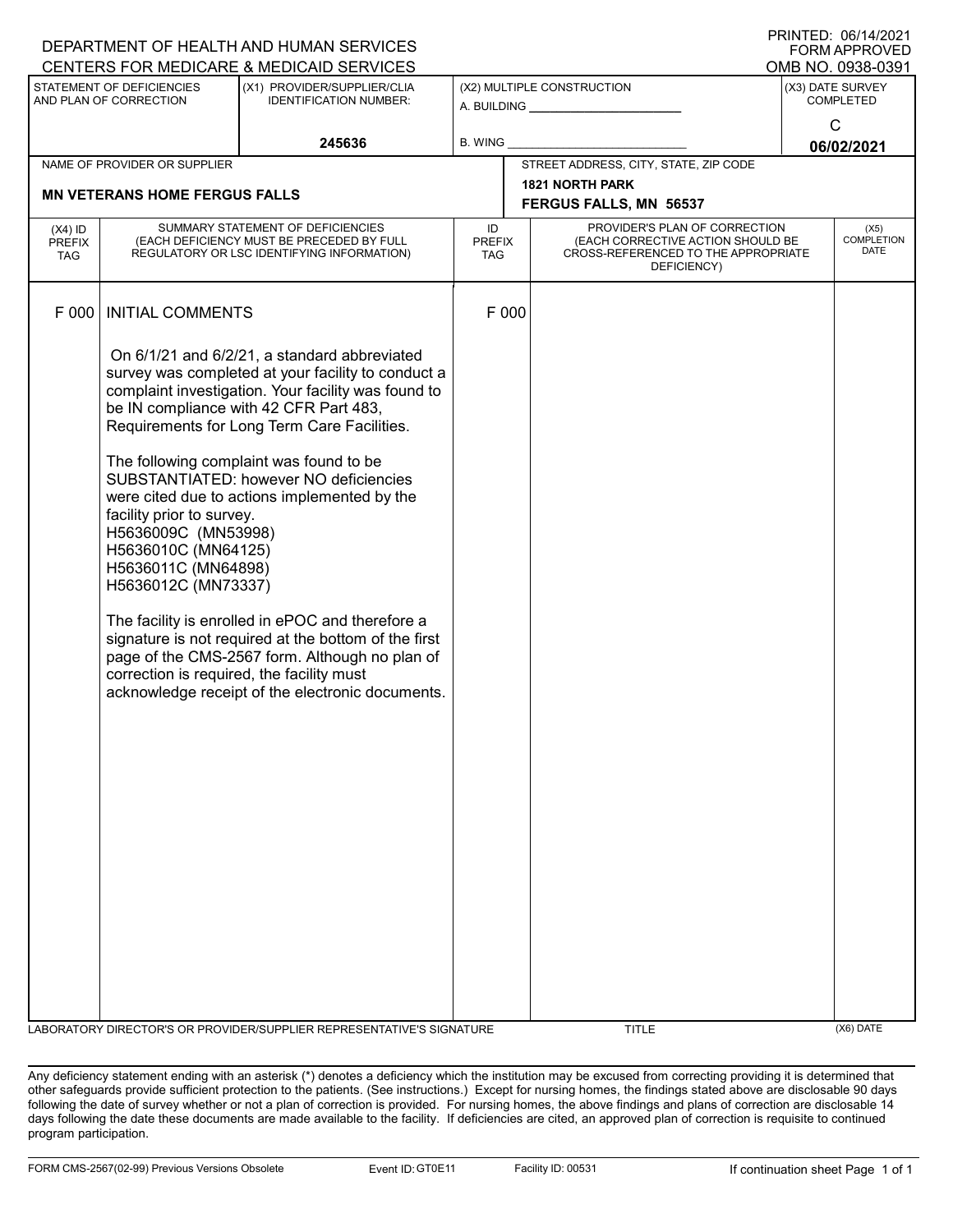| Minnesota Department of Health                      |                                                                                                                              |                                                                                                                                                                                                                                                                                                                                                                                                                                                                                                                                                                                                                                                                                                                                                                                                                                             |                                                         |                                                                                                                          |                                      |                                 |  |
|-----------------------------------------------------|------------------------------------------------------------------------------------------------------------------------------|---------------------------------------------------------------------------------------------------------------------------------------------------------------------------------------------------------------------------------------------------------------------------------------------------------------------------------------------------------------------------------------------------------------------------------------------------------------------------------------------------------------------------------------------------------------------------------------------------------------------------------------------------------------------------------------------------------------------------------------------------------------------------------------------------------------------------------------------|---------------------------------------------------------|--------------------------------------------------------------------------------------------------------------------------|--------------------------------------|---------------------------------|--|
| STATEMENT OF DEFICIENCIES<br>AND PLAN OF CORRECTION |                                                                                                                              | (X1) PROVIDER/SUPPLIER/CLIA<br><b>IDENTIFICATION NUMBER:</b>                                                                                                                                                                                                                                                                                                                                                                                                                                                                                                                                                                                                                                                                                                                                                                                |                                                         | (X2) MULTIPLE CONSTRUCTION<br>A. BUILDING: A. BUILDING:                                                                  | (X3) DATE SURVEY<br><b>COMPLETED</b> |                                 |  |
| 00531                                               |                                                                                                                              | B. WING                                                                                                                                                                                                                                                                                                                                                                                                                                                                                                                                                                                                                                                                                                                                                                                                                                     |                                                         | C<br>06/02/2021                                                                                                          |                                      |                                 |  |
|                                                     | NAME OF PROVIDER OR SUPPLIER                                                                                                 |                                                                                                                                                                                                                                                                                                                                                                                                                                                                                                                                                                                                                                                                                                                                                                                                                                             |                                                         | STREET ADDRESS, CITY, STATE, ZIP CODE                                                                                    |                                      |                                 |  |
|                                                     | <b>MN VETERANS HOME FERGUS FALLS</b>                                                                                         |                                                                                                                                                                                                                                                                                                                                                                                                                                                                                                                                                                                                                                                                                                                                                                                                                                             | <b>1821 NORTH PARK</b><br><b>FERGUS FALLS, MN 56537</b> |                                                                                                                          |                                      |                                 |  |
| $(X4)$ ID<br><b>PREFIX</b><br><b>TAG</b>            | SUMMARY STATEMENT OF DEFICIENCIES<br>(EACH DEFICIENCY MUST BE PRECEDED BY FULL<br>REGULATORY OR LSC IDENTIFYING INFORMATION) |                                                                                                                                                                                                                                                                                                                                                                                                                                                                                                                                                                                                                                                                                                                                                                                                                                             | ID<br><b>PREFIX</b><br><b>TAG</b>                       | PROVIDER'S PLAN OF CORRECTION<br>(EACH CORRECTIVE ACTION SHOULD BE<br>CROSS-REFERENCED TO THE APPROPRIATE<br>DEFICIENCY) |                                      | (X5)<br><b>COMPLETE</b><br>DATE |  |
| 2 0 0 0                                             | <b>Initial Comments</b>                                                                                                      |                                                                                                                                                                                                                                                                                                                                                                                                                                                                                                                                                                                                                                                                                                                                                                                                                                             | 2 0 0 0                                                 |                                                                                                                          |                                      |                                 |  |
|                                                     |                                                                                                                              | *****ATTENTION******                                                                                                                                                                                                                                                                                                                                                                                                                                                                                                                                                                                                                                                                                                                                                                                                                        |                                                         |                                                                                                                          |                                      |                                 |  |
|                                                     | NH LICENSING CORRECTION ORDER                                                                                                |                                                                                                                                                                                                                                                                                                                                                                                                                                                                                                                                                                                                                                                                                                                                                                                                                                             |                                                         |                                                                                                                          |                                      |                                 |  |
|                                                     | the Minnesota Department of Health.<br>corrected requires compliance with all<br>corrected.                                  | In accordance with Minnesota Statute, section<br>144A.10, this correction order has been issued<br>pursuant to a survey. If, upon reinspection, it is<br>found that the deficiency or deficiencies cited<br>herein are not corrected, a fine for each violation<br>not corrected shall be assessed in accordance<br>with a schedule of fines promulgated by rule of<br>Determination of whether a violation has been<br>requirements of the rule provided at the tag<br>number and MN Rule number indicated below.<br>When a rule contains several items, failure to<br>comply with any of the items will be considered<br>lack of compliance. Lack of compliance upon<br>re-inspection with any item of multi-part rule will<br>result in the assessment of a fine even if the item<br>that was violated during the initial inspection was |                                                         |                                                                                                                          |                                      |                                 |  |
|                                                     |                                                                                                                              | You may request a hearing on any assessments<br>that may result from non-compliance with these<br>orders provided that a written request is made to<br>the Department within 15 days of receipt of a<br>notice of assessment for non-compliance.                                                                                                                                                                                                                                                                                                                                                                                                                                                                                                                                                                                            |                                                         |                                                                                                                          |                                      |                                 |  |
|                                                     | <b>INITIAL COMMENTS:</b><br>State Licensure.                                                                                 | On 6/1/21 and 6/2/21, a complaint survey was<br>conducted at your facility by surveyors from the<br>Minnesota Department of Health (MDH). Your<br>facility was found IN compliance with the MN                                                                                                                                                                                                                                                                                                                                                                                                                                                                                                                                                                                                                                              |                                                         |                                                                                                                          |                                      |                                 |  |
|                                                     |                                                                                                                              | The following complaints were found to be                                                                                                                                                                                                                                                                                                                                                                                                                                                                                                                                                                                                                                                                                                                                                                                                   |                                                         |                                                                                                                          |                                      |                                 |  |
|                                                     | Minnesota Department of Health                                                                                               |                                                                                                                                                                                                                                                                                                                                                                                                                                                                                                                                                                                                                                                                                                                                                                                                                                             |                                                         |                                                                                                                          |                                      |                                 |  |

LABORATORY DIRECTOR'S OR PROVIDER/SUPPLIER REPRESENTATIVE'S SIGNATURE TITLE TITLE THE CONSERVATION OF THE CONST